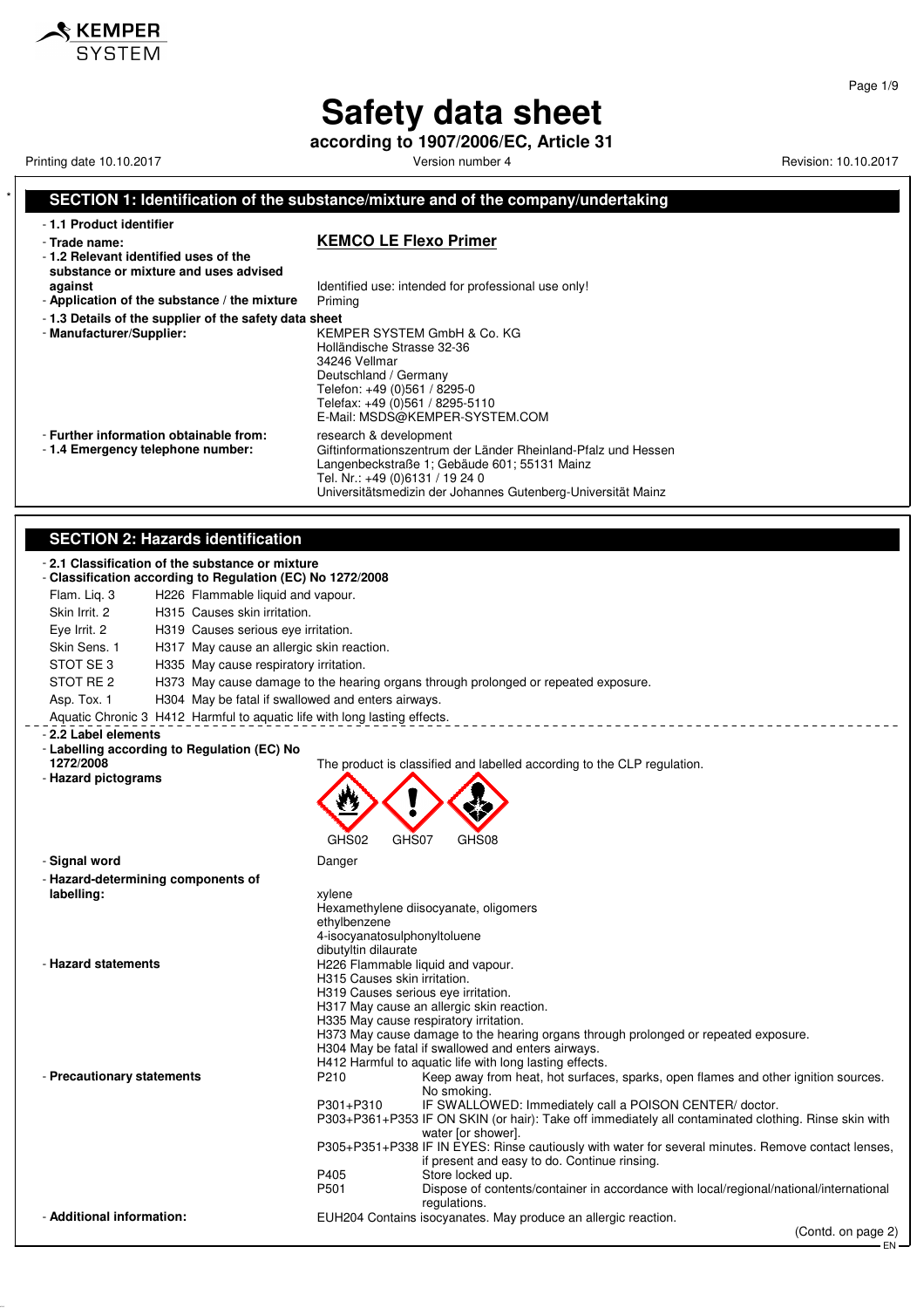

Page 2/9

## **Safety data sheet**

**according to 1907/2006/EC, Article 31**

Printing date 10.10.2017 **Version number 4 Version number 4** Revision: 10.10.2017

(Contd. of page 1)

**Trade name: KEMCO LE Flexo Primer**

- **2.3 Other hazards**

- **Results of PBT and vPvB assessment**

- **PBT:**<br>
PV**PVB:**<br>
PVPVB: Not applicable.

**SECTION 3: Composition/information on ingredients** - **3.2 Chemical characterisation: Mixtures**

| - Description:                                                                                 | Mixture: consisting of the following components.                                                                                                                                                 |           |
|------------------------------------------------------------------------------------------------|--------------------------------------------------------------------------------------------------------------------------------------------------------------------------------------------------|-----------|
| - Dangerous components:                                                                        |                                                                                                                                                                                                  |           |
| CAS: 1330-20-7<br>EINECS: 215-535-7<br>Reg.nr.: 01-2119488216-32                               | xylene<br>Flam. Liq. 3, H226, STOT RE 2, H373, Asp. Tox. 1, H304, Acute Tox. 4, H312, Acute Tox. 4, H332, Skin Irrit. 2,<br>Index number: 601-022-00-9 H315; Eye Irrit. 2, H319; STOT SE 3, H335 | 25-50%    |
| CAS: 28182-81-2<br>NLP: 500-060-2<br>Reg.nr.: 01-2119485796-17                                 | Hexamethylene diisocyanate, oligomers<br>Acute Tox. 4, H332; Skin Sens. 1, H317; STOT SE 3, H335                                                                                                 | 25-50%    |
| CAS: 108-65-6<br>EINECS: 203-603-9<br>Index number: 607-195-00-7<br>Reg.nr.: 01-2119475791-29  | 2-methoxy-1-methylethyl acetate<br>Flam. Liq. 3, H226                                                                                                                                            | 12.5-25%  |
| CAS: 100-41-4<br>EINECS: 202-849-4<br>Index number: 601-023-00-4<br>Reg.nr.: 01-2119489370-35  | ethylbenzene<br>Flam. Lig. 2, H225, STOT RE 2, H373, Asp. Tox. 1, H304, Acute Tox. 4, H332, Aquatic Chronic 3, H412                                                                              | 12.5-25%  |
| CAS: 4083-64-1<br>EINECS: 223-810-8<br>Index number: 615-012-00-7<br>Reg.nr.: 01-2119980050-47 | 4-isocyanatosulphonyltoluene<br>Acute Tox. 3, H331; Resp. Sens. 1, H334; Skin Irrit. 2, H315; Eye Irrit. 2, H319; STOT SE 3, H335                                                                | $< 0.5\%$ |
| CAS: 77-58-7<br>EINECS: 201-039-8<br>Reg.nr.: 01-2119496068-27                                 | dibutyltin dilaurate<br>Muta. 2, H341; Repr. 1B, H360FD; STOT SE 1, H370; STOT RE 1, H372; Skin Corr. 1C, H314; Aquatic Acute<br>1, H400; Aquatic Chronic 1, H410; Skin Sens. 1, H317            | $< 0.5\%$ |
| CAS: 822-06-0<br>EINECS: 212-485-8<br>Index number: 615-011-00-1<br>Reg.nr.: 01-2119457571-37  | hexamethylene-di-isocyanate<br>Acute Tox. 1, H330; Resp. Sens. 1, H334; Acute Tox. 4, H302; Skin Irrit. 2, H315; Eye Irrit. 2, H319; Skin Sens.<br>1, H317; STOT SE 3, H335                      | $< 0.5\%$ |
| - Additional information:                                                                      | For the wording of the listed hazard phrases refer to section 16.                                                                                                                                |           |

### **SECTION 4: First aid measures**

- **4.1 Description of first aid measures** - **General information:** Immediately remove any clothing soiled by the product. Symptoms of poisoning may even occur after several hours; therefore medical observation for at least 48 hours after the accident. Do not leave affected persons unattended. Personal protection for the First Aider. Take affected persons out of danger area and lay down. - **After inhalation:** In case of unconsciousness place patient stably in side position for transportation. Supply fresh air; consult doctor in case of complaints. - **After skin contact:** Immediately wash with water and soap and rinse thoroughly. Seek medical treatment. Seek medical treatment in case of complaints. - After eye contact: **Rinse opened eye for several minutes under running water. If symptoms persist, consult a doctor.** Protect unharmed eye. - **After swallowing: If symptoms persist consult doctor.** - **4.2 Most important symptoms and effects,** No further relevant information available. - **4.3 Indication of any immediate medical attention and special treatment needed** No further relevant information available.

#### **SECTION 5: Firefighting measures**

- **5.1 Extinguishing media**

CO2, powder or water spray. Fight larger fires with water spray or alcohol resistant foam.

(Contd. on page 3) EN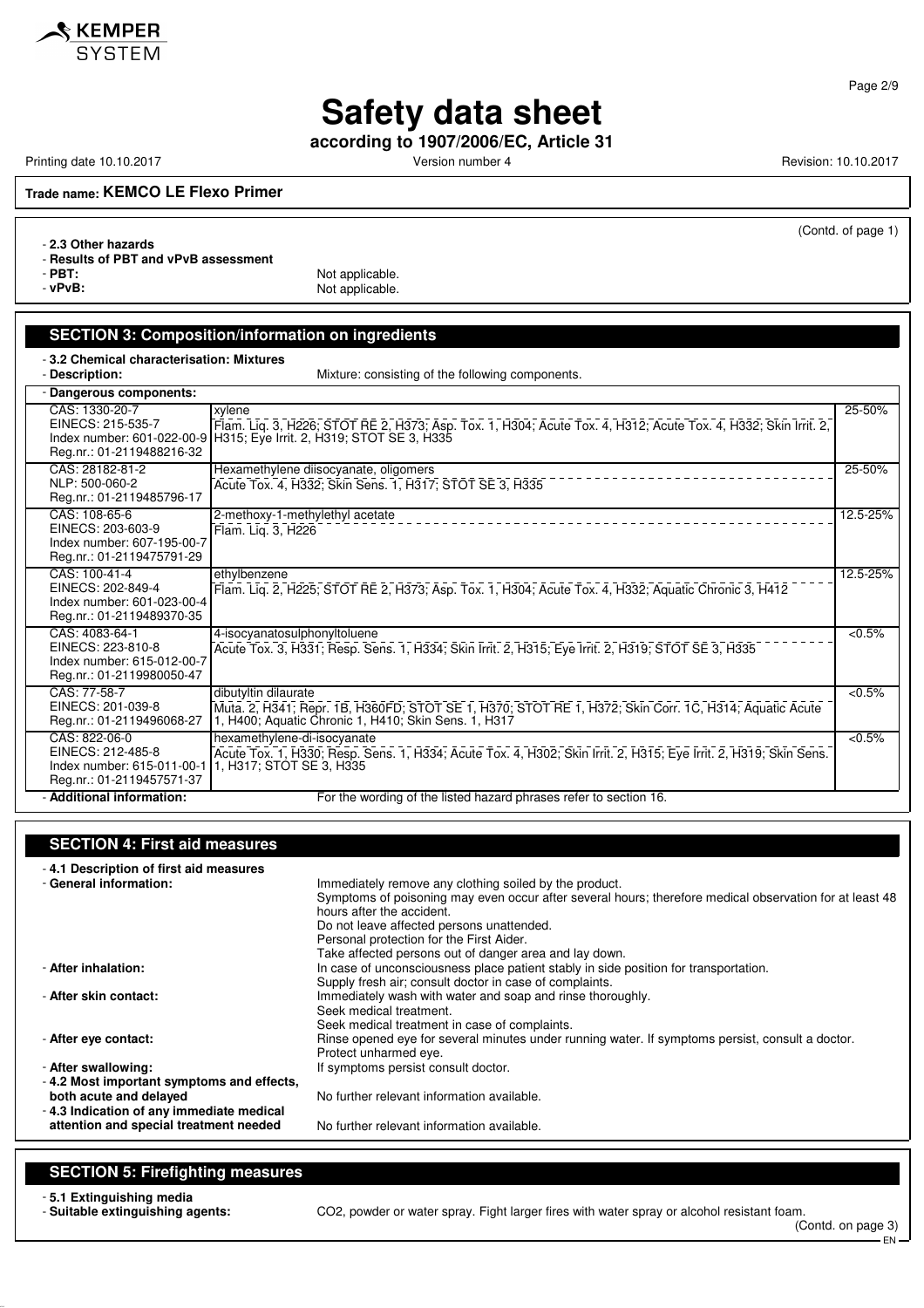

**according to 1907/2006/EC, Article 31**

Printing date 10.10.2017 **Version number 4** Version number 4 Revision: 10.10.2017

### **Trade name: KEMCO LE Flexo Primer**

|                                                                                     | Use fire extinguishing methods suitable to surrounding conditions.                                                                                         | (Contd. of page 2) |
|-------------------------------------------------------------------------------------|------------------------------------------------------------------------------------------------------------------------------------------------------------|--------------------|
| -5.2 Special hazards arising from the<br>substance or mixture                       | Formation of toxic gases is possible during heating or in case of fire.                                                                                    |                    |
| -5.3 Advice for firefighters<br>- Protective equipment:<br>- Additional information | Do not inhale explosion gases or combustion gases.<br>Dispose of fire debris and contaminated fire fighting water in accordance with official regulations. |                    |

### **SECTION 6: Accidental release measures**

| -6.1 Personal precautions, protective     |                                                                                                  |
|-------------------------------------------|--------------------------------------------------------------------------------------------------|
| equipment and emergency procedures        | Wear protective equipment. Keep unprotected persons away.                                        |
|                                           | Ensure adequate ventilation                                                                      |
|                                           | Keep away from ignition sources.                                                                 |
| -6.2 Environmental precautions:           | Inform respective authorities in case of seepage into water course or sewage system.             |
|                                           | Do not allow to enter sewers/ surface or ground water.                                           |
|                                           | Prevent from spreading (e.g. by damming-in or oil barriers).                                     |
| -6.3 Methods and material for containment |                                                                                                  |
| and cleaning up:                          | Absorb with liquid-binding material (sand, diatomite, acid binders, universal binders, sawdust). |
|                                           | Dispose contaminated material as waste according to item 13.                                     |
|                                           | Ensure adequate ventilation.                                                                     |
| -6.4 Reference to other sections          | See Section 7 for information on safe handling.                                                  |
|                                           | See Section 8 for information on personal protection equipment.                                  |
|                                           | See Section 13 for disposal information.                                                         |

#### **SECTION 7: Handling and storage**

| -7.1 Precautions for safe handling                                 | Store in cool, dry place in tightly closed receptacles.<br>Keep receptacles tightly sealed.<br>Ensure good ventilation/exhaustion at the workplace. |
|--------------------------------------------------------------------|-----------------------------------------------------------------------------------------------------------------------------------------------------|
|                                                                    | Prevent formation of aerosols.                                                                                                                      |
| - Information about fire - and explosion                           |                                                                                                                                                     |
| protection:                                                        | Keep ignition sources away - Do not smoke.<br>Protect against electrostatic charges.                                                                |
| - 7.2 Conditions for safe storage, including any incompatibilities |                                                                                                                                                     |
| - Storage:                                                         |                                                                                                                                                     |
| - Requirements to be met by storerooms and                         |                                                                                                                                                     |
| receptacles:                                                       | Store only in the original receptacle.                                                                                                              |
| - Information about storage in one common                          |                                                                                                                                                     |
| storage facility:                                                  | Store away from foodstuffs.                                                                                                                         |
| - Further information about storage                                |                                                                                                                                                     |
| conditions:                                                        | Protect from frost.                                                                                                                                 |
|                                                                    | Store in dry conditions.                                                                                                                            |
|                                                                    | Keep container tightly sealed.                                                                                                                      |
|                                                                    | Recommended storage temperature: 10-30 °C                                                                                                           |
| - 7.3 Specific end use(s)                                          | No further relevant information available.                                                                                                          |

### **SECTION 8: Exposure controls/personal protection**

| - Additional information about design of<br>technical facilities:                                                           | No further data; see item 7. |                    |
|-----------------------------------------------------------------------------------------------------------------------------|------------------------------|--------------------|
| -8.1 Control parameters                                                                                                     |                              |                    |
| - Ingredients with limit values that require monitoring at the workplace:                                                   |                              |                    |
| 1330-20-7 xylene                                                                                                            |                              |                    |
| WEL Short-term value: 441 mg/m <sup>3</sup> , 100 ppm<br>Long-term value: 220 mg/m <sup>3</sup> , 50 ppm<br><b>Sk: BMGV</b> |                              |                    |
| 108-65-6 2-methoxy-1-methylethyl acetate                                                                                    |                              |                    |
| WEL Short-term value: 548 mg/m <sup>3</sup> , 100 ppm<br>Long-term value: 274 mg/m <sup>3</sup> , 50 ppm<br>Sk              |                              |                    |
|                                                                                                                             |                              | (Contd. on page 4) |

Page 3/9

EN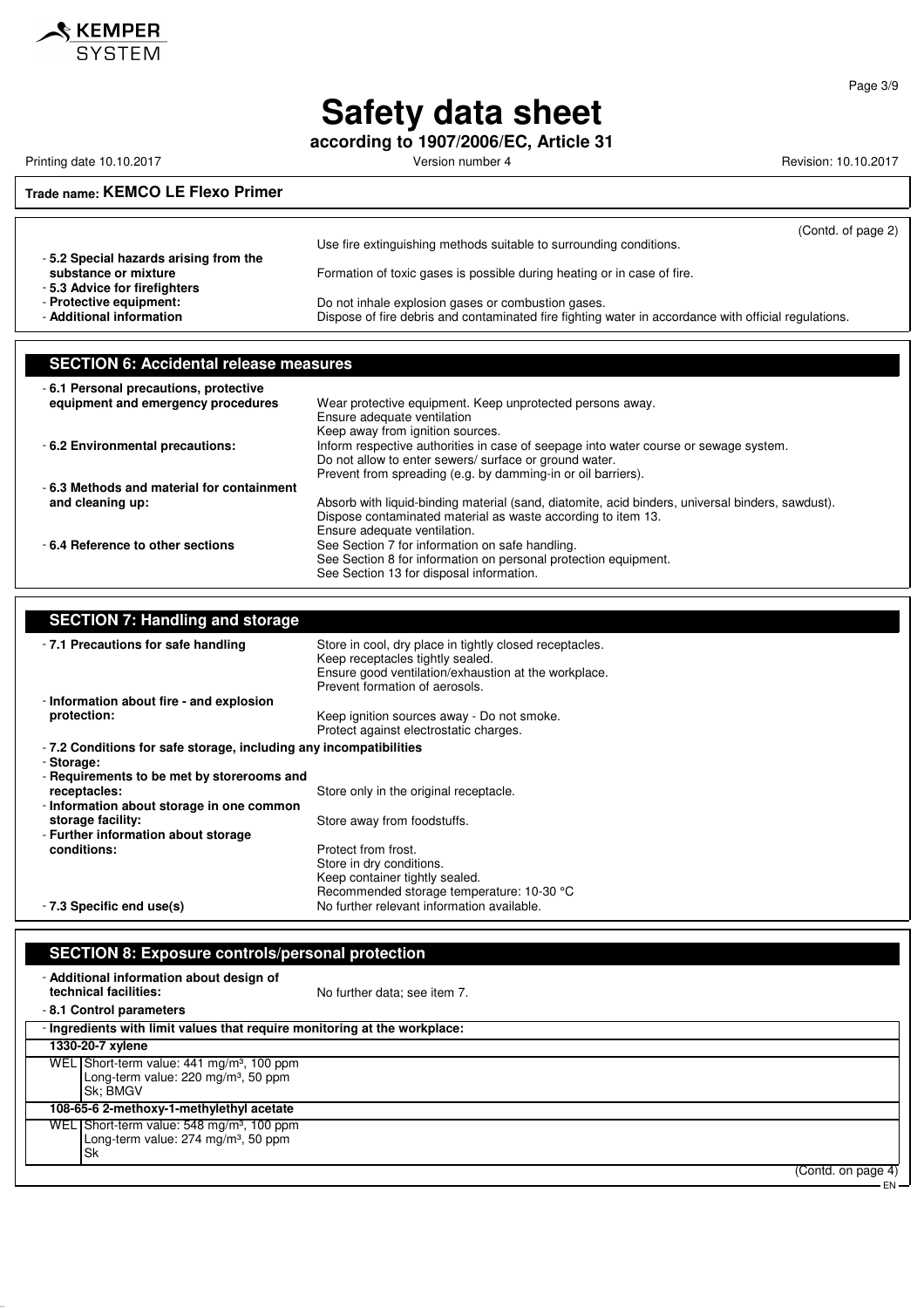

**according to 1907/2006/EC, Article 31**

Printing date 10.10.2017 **Version number 4** Version number 4 Revision: 10.10.2017

**Trade name: KEMCO LE Flexo Primer**

|                                                                                                                | (Contd. of page 3)                                                                                                                                                                                                                                                                                                                                                                        |
|----------------------------------------------------------------------------------------------------------------|-------------------------------------------------------------------------------------------------------------------------------------------------------------------------------------------------------------------------------------------------------------------------------------------------------------------------------------------------------------------------------------------|
| 100-41-4 ethylbenzene                                                                                          |                                                                                                                                                                                                                                                                                                                                                                                           |
| WEL Short-term value: 552 mg/m <sup>3</sup> , 125 ppm<br>Long-term value: $441 \text{ mg/m}^3$ , 100 ppm<br>Sk |                                                                                                                                                                                                                                                                                                                                                                                           |
| 4083-64-1 4-isocyanatosulphonyltoluene                                                                         |                                                                                                                                                                                                                                                                                                                                                                                           |
| WEL Short-term value: 0.07 mg/m <sup>3</sup><br>Long-term value: 0.02 mg/m <sup>3</sup><br>Sen; as -NCO        |                                                                                                                                                                                                                                                                                                                                                                                           |
| 77-58-7 dibutyltin dilaurate                                                                                   |                                                                                                                                                                                                                                                                                                                                                                                           |
| WEL Short-term value: 0.2 mg/m <sup>3</sup><br>Long-term value: 0.1 mg/m <sup>3</sup><br>as Sn: Sk             |                                                                                                                                                                                                                                                                                                                                                                                           |
| 822-06-0 hexamethylene-di-isocyanate                                                                           |                                                                                                                                                                                                                                                                                                                                                                                           |
| WEL Short-term value: 0.07 mg/m <sup>3</sup><br>Long-term value: 0.02 mg/m <sup>3</sup><br>Sen: as -NCO        |                                                                                                                                                                                                                                                                                                                                                                                           |
| - Ingredients with biological limit values:                                                                    |                                                                                                                                                                                                                                                                                                                                                                                           |
| 1330-20-7 xylene                                                                                               |                                                                                                                                                                                                                                                                                                                                                                                           |
| BMGV 650 mmol/mol creatinine<br>Medium: urine<br>Sampling time: post shift<br>Parameter: methyl hippuric acid  |                                                                                                                                                                                                                                                                                                                                                                                           |
| - Additional information:                                                                                      | The lists valid during the making were used as basis.                                                                                                                                                                                                                                                                                                                                     |
| - 8.2 Exposure controls<br>- Personal protective equipment:<br>- General protective and hygienic measures:     | The usual precautionary measures are to be adhered to when handling chemicals.<br>Keep away from foodstuffs, beverages and feed.                                                                                                                                                                                                                                                          |
| - Respiratory protection:                                                                                      | Immediately remove all soiled and contaminated clothing<br>Wash hands before breaks and at the end of work.<br>Avoid contact with the eyes and skin.<br>When used properly and under normal conditions, breathing protection is not required.<br>Use suitable respiratory protective device in case of insufficient ventilation.<br>Filter A/P2                                           |
| - Protection of hands:                                                                                         | Respiratory protection - Gas filters and combination filters according to EN 141<br>Protective gloves                                                                                                                                                                                                                                                                                     |
|                                                                                                                | Check protective gloves prior to each use for their proper condition.<br>Only use chemical-protective gloves with CE-labelling of category III.<br>The glove material has to be impermeable and resistant to the product/ the substance/ the<br>preparation.<br>Selection of the glove material on consideration of the penetration times, rates of diffusion<br>and the degradation      |
| - Material of gloves                                                                                           | After use of gloves apply skin-cleaning agents and skin cosmetics.<br>Recommended materials:<br>Butyl rubber, BR<br>Recommended thickness of the material: $\geq 0.5$ mm                                                                                                                                                                                                                  |
| - Penetration time of glove material                                                                           | The selection of the suitable gloves does not only depend on the material, but also on further marks of<br>quality and varies from manufacturer to manufacturer.<br>The determined penetration times according to EN 374 part III are not performed under practical<br>conditions. Therefore a maximum wearing time, which corresponds to 50% of the penetration time, is<br>recommended. |
| - As protection from splashes gloves made of<br>the following materials are suitable:                          | Nitrile rubber, NBR<br>Recommended thickness of the material: $\geq 0.1$ mm<br>Penetration time (min.): <10                                                                                                                                                                                                                                                                               |
| - Eye protection:                                                                                              | Tightly sealed goggles                                                                                                                                                                                                                                                                                                                                                                    |
| - Body protection:                                                                                             | Protective goggles and facial protection - Classification according to EN 166<br>Protective work clothing<br>(Contd. on page 5)                                                                                                                                                                                                                                                           |
|                                                                                                                |                                                                                                                                                                                                                                                                                                                                                                                           |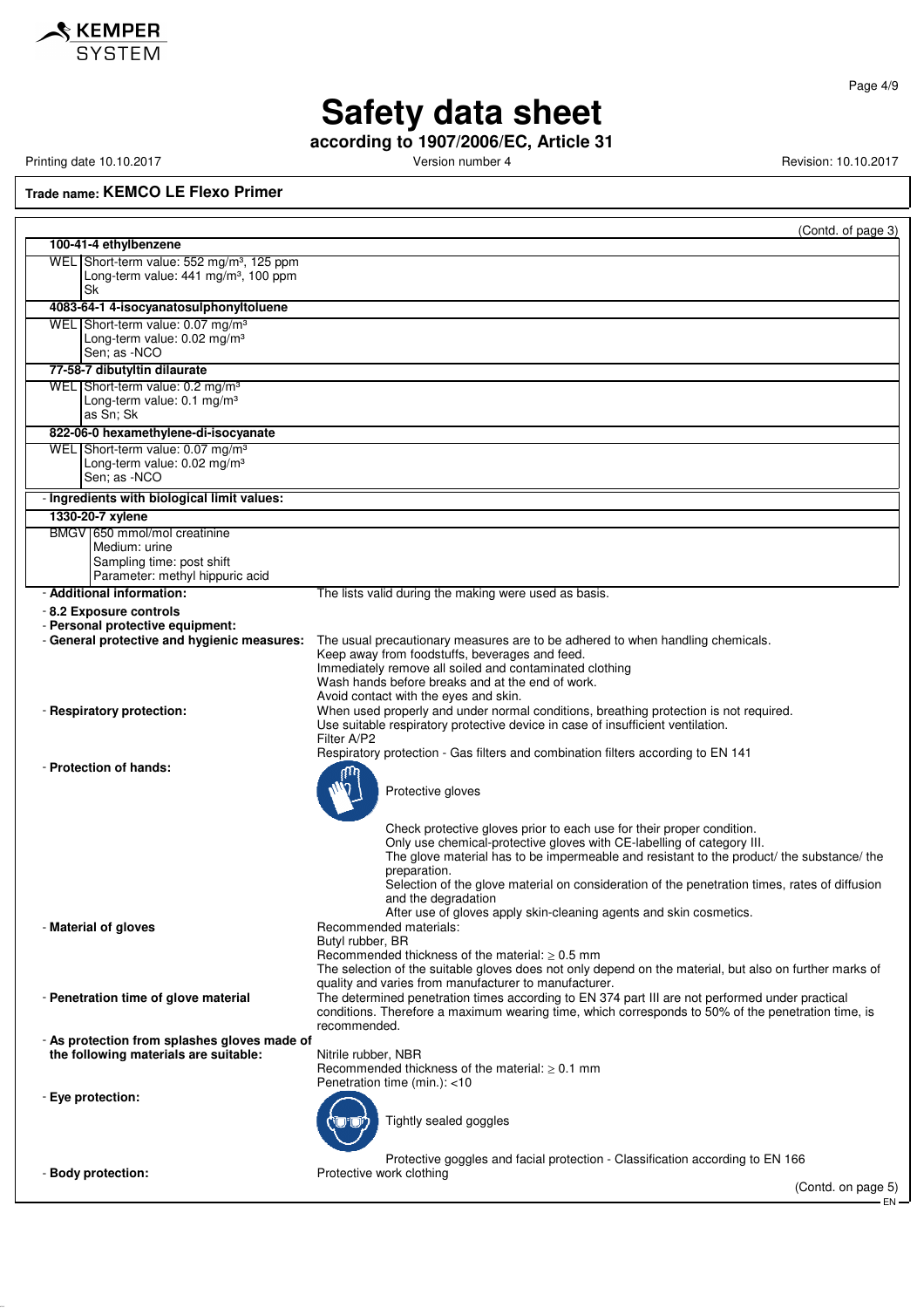

**according to 1907/2006/EC, Article 31**

Printing date 10.10.2017 **Printing date 10.10.2017** Version number 4 Revision: 10.10.2017

(Contd. of page 4)

**Trade name: KEMCO LE Flexo Primer**

Impervious protective clothing

| <b>SECTION 9: Physical and chemical properties</b>                                                                                                          |                                                                                             |  |  |
|-------------------------------------------------------------------------------------------------------------------------------------------------------------|---------------------------------------------------------------------------------------------|--|--|
| - 9.1 Information on basic physical and chemical properties<br>- General Information<br>- Appearance:<br>Form:<br>Colour:<br>- Odour:<br>- Odour threshold: | Fluid<br>According to product specification<br>Characteristic<br>Not determined.            |  |  |
| - pH-value:                                                                                                                                                 | Not determined.                                                                             |  |  |
| - Change in condition<br>Melting point/freezing point:<br>Initial boiling point and boiling range:                                                          | Undetermined.<br>Undetermined.                                                              |  |  |
| - Flash point:                                                                                                                                              | 25 °C                                                                                       |  |  |
| - Flammability (solid, gas):                                                                                                                                | Not applicable.                                                                             |  |  |
| - Ignition temperature:                                                                                                                                     |                                                                                             |  |  |
| Decomposition temperature:                                                                                                                                  | Not determined.                                                                             |  |  |
| - Auto-ignition temperature:                                                                                                                                | Product is not selfigniting.                                                                |  |  |
| - Explosive properties:                                                                                                                                     | Product is not explosive. However, formation of explosive air/vapour mixtures are possible. |  |  |
| - Explosion limits:<br>Lower:<br>Upper:                                                                                                                     | Not determined.<br>Not determined.                                                          |  |  |
| - Density at 20 °C:<br>- Relative density<br>- Vapour density<br>- Evaporation rate                                                                         | $0.96$ g/cm <sup>3</sup><br>Not determined.<br>Not determined.<br>Not determined.           |  |  |
| - Solubility in / Miscibility with<br>water:                                                                                                                | Not miscible or difficult to mix.                                                           |  |  |
| - Partition coefficient: n-octanol/water:                                                                                                                   | Not determined.                                                                             |  |  |
| - Viscosity:<br>Dynamic:<br>Kinematic:                                                                                                                      | Not determined.<br>Not determined.                                                          |  |  |
| - Solvent content:<br>VOC (EC)<br>- 9.2 Other information                                                                                                   | 69.00 %<br>No further relevant information available.                                       |  |  |

| <b>SECTION 10: Stability and reactivity</b>                                                  |                                                                   |  |  |  |
|----------------------------------------------------------------------------------------------|-------------------------------------------------------------------|--|--|--|
| - 10.1 Reactivity<br>- 10.2 Chemical stability<br>- Thermal decomposition / conditions to be | No further relevant information available.                        |  |  |  |
| avoided:                                                                                     | No decomposition if used according to specifications.             |  |  |  |
| -10.3 Possibility of hazardous reactions                                                     | No dangerous reactions known.                                     |  |  |  |
| - 10.4 Conditions to avoid                                                                   | No further relevant information available.                        |  |  |  |
| - 10.5 Incompatible materials:                                                               | No further relevant information available.                        |  |  |  |
| - 10.6 Hazardous decomposition products:                                                     | No dangerous decomposition products known.                        |  |  |  |
| <b>SECTION 11: Toxicological information</b>                                                 |                                                                   |  |  |  |
| -11.1 Information on toxicological effects<br>- Acute toxicity                               | Based on available data, the classification criteria are not met. |  |  |  |
| - LD/LC50 values relevant for classification:                                                |                                                                   |  |  |  |
| 1330-20-7 xylene                                                                             |                                                                   |  |  |  |

### Oral | LD50 | 5,251 mg/kg (mouse)

(Contd. on page 6)

EN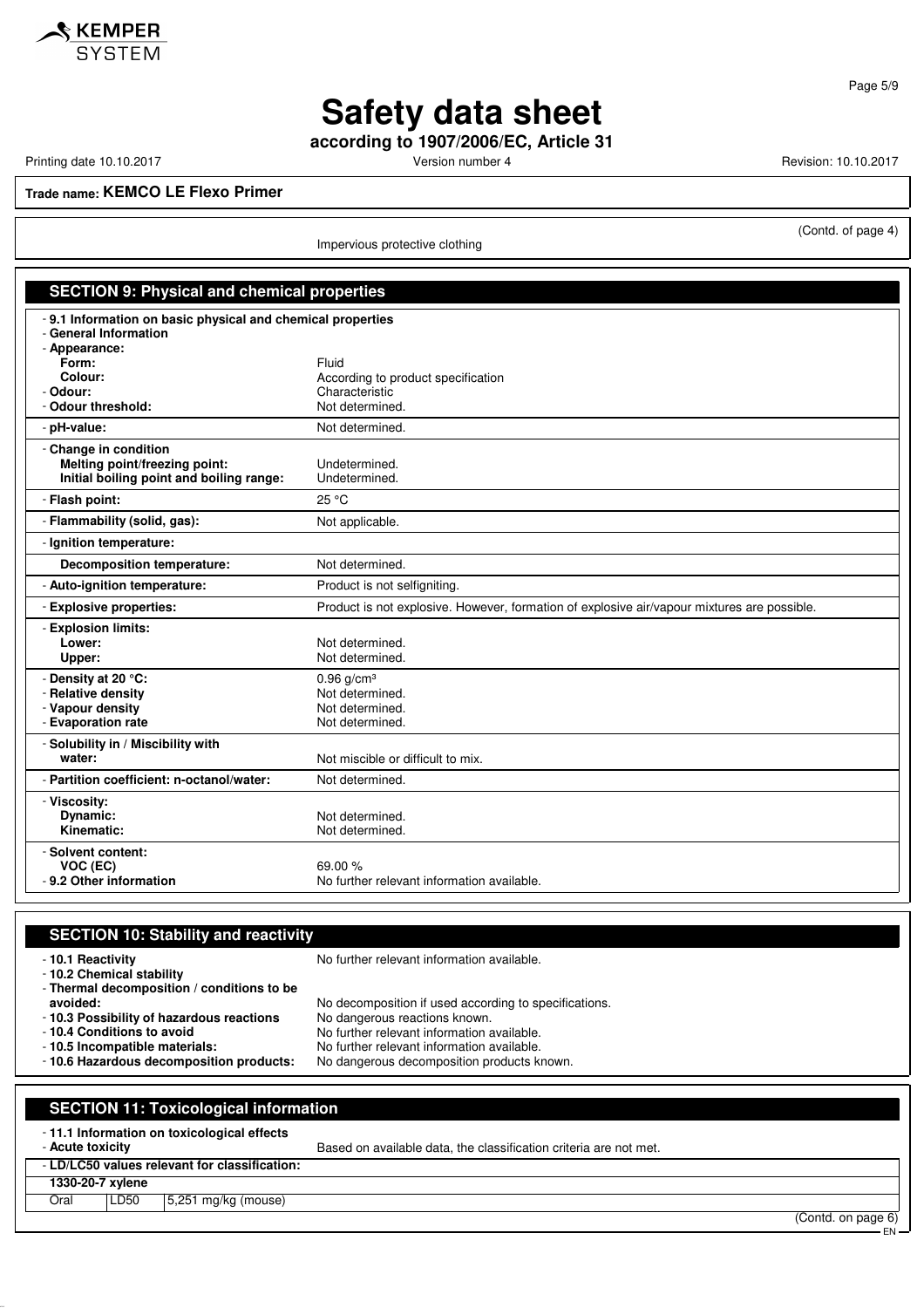

Page 6/9

### **Safety data sheet**

**according to 1907/2006/EC, Article 31**

Printing date 10.10.2017 **Version number 4** Version number 4 Revision: 10.10.2017

**Trade name: KEMCO LE Flexo Primer**

|                                                           |                                                                                                                  | (Contd. of page 5)                                                                                     |  |  |
|-----------------------------------------------------------|------------------------------------------------------------------------------------------------------------------|--------------------------------------------------------------------------------------------------------|--|--|
|                                                           |                                                                                                                  | 4,300 mg/kg (rat)                                                                                      |  |  |
| Dermal                                                    | LD50                                                                                                             | $>2,000$ mg/kg (rabbit)                                                                                |  |  |
|                                                           |                                                                                                                  | Inhalative LC50/4 h $21.7$ mg/l (rat)                                                                  |  |  |
|                                                           |                                                                                                                  | 28182-81-2 Hexamethylene diisocyanate, oligomers                                                       |  |  |
| Oral                                                      | LD50                                                                                                             | >5,000 mg/kg (rat) (OECD 423; female)                                                                  |  |  |
| Dermal                                                    | LD50                                                                                                             | >2,000 mg/kg (rat) (OECD 402)                                                                          |  |  |
|                                                           |                                                                                                                  | >2,000 mg/kg (rabbit)                                                                                  |  |  |
|                                                           |                                                                                                                  | Inhalative LC50/4 h 390 mg/l (rat) (OCED 403; Pauluhn, J. (2008).)                                     |  |  |
|                                                           |                                                                                                                  | 108-65-6 2-methoxy-1-methylethyl acetate                                                               |  |  |
| Oral                                                      | LD50                                                                                                             | 8,532 mg/kg (rat)                                                                                      |  |  |
| Dermal                                                    | LD50                                                                                                             | >2,000 mg/kg (rat)                                                                                     |  |  |
|                                                           |                                                                                                                  | Inhalative LC50/4 h 35.7 mg/l (rat)                                                                    |  |  |
| 100-41-4 ethylbenzene                                     |                                                                                                                  |                                                                                                        |  |  |
| Oral                                                      | LD50                                                                                                             | 3,500 mg/kg (rat) (AMA Archives of Industrial Health. 14/387; 1956)                                    |  |  |
| Dermal                                                    | LD50                                                                                                             | 15,400 mg/kg (rabbit) (Food and Cosmetics Toxicology. 13/803; 1975)                                    |  |  |
|                                                           |                                                                                                                  | Inhalative LC50/4 h 1.5 mg/l (ATE)                                                                     |  |  |
|                                                           |                                                                                                                  | 4083-64-1 4-isocyanatosulphonyltoluene                                                                 |  |  |
| Oral                                                      | LD50                                                                                                             | 2,234 mg/kg (rat)                                                                                      |  |  |
| Dermal                                                    | LD50                                                                                                             | >2,000 mg/kg (rat)                                                                                     |  |  |
|                                                           |                                                                                                                  | Inhalative LC50/4 h 0.5 mg/l (ATE)                                                                     |  |  |
| 77-58-7 dibutyltin dilaurate                              |                                                                                                                  |                                                                                                        |  |  |
| Oral                                                      | LD50                                                                                                             | 2,071 mg/kg (rat) (eqivalent or similar to OECD 401; Sarasin, G. 1981)                                 |  |  |
|                                                           |                                                                                                                  | 822-06-0 hexamethylene-di-isocyanate                                                                   |  |  |
| Oral                                                      | LD50                                                                                                             | 959 mg/kg (rat) (OECD 401)                                                                             |  |  |
| Dermal                                                    | LD50                                                                                                             | >7,000 mg/kg (rat) (OECD 402)                                                                          |  |  |
|                                                           |                                                                                                                  | Inhalative LC50/4 h 124 mg/l (rat) (OECD 403)                                                          |  |  |
| - Primary irritant effect:<br>- Skin corrosion/irritation |                                                                                                                  | Causes skin irritation.                                                                                |  |  |
| - Serious eye damage/irritation                           |                                                                                                                  | Causes serious eye irritation.                                                                         |  |  |
|                                                           |                                                                                                                  | May cause an allergic skin reaction.                                                                   |  |  |
|                                                           | - Respiratory or skin sensitisation<br>- CMR effects (carcinogenity, mutagenicity and toxicity for reproduction) |                                                                                                        |  |  |
| - Germ cell mutagenicity                                  |                                                                                                                  | Based on available data, the classification criteria are not met.                                      |  |  |
| - Carcinogenicity                                         |                                                                                                                  | Based on available data, the classification criteria are not met.                                      |  |  |
| - Reproductive toxicity<br>- STOT-single exposure         |                                                                                                                  | Based on available data, the classification criteria are not met.<br>May cause respiratory irritation. |  |  |
| - STOT-repeated exposure                                  |                                                                                                                  | May cause damage to the hearing organs through prolonged or repeated exposure.                         |  |  |
| - Aspiration hazard                                       |                                                                                                                  | May be fatal if swallowed and enters airways.                                                          |  |  |

### **SECTION 12: Ecological information**

- **12.1 Toxicity** - **Aquatic toxicity:**

 $\mathbf{r}$ 

| <b>Ayuativ toxicity.</b> |                                                                             |  |  |  |  |
|--------------------------|-----------------------------------------------------------------------------|--|--|--|--|
|                          | 1330-20-7 xylene                                                            |  |  |  |  |
|                          | LC50/96 h 26.7 mg/l (Pimephales promelas)                                   |  |  |  |  |
| LC50                     | 2.6 mg/l (Oncorhynchus mykiss (Regenbogenforelle)) (96h; OECD 203)          |  |  |  |  |
| EC50                     | 2.2 mg/l (Pseudokirchneriella subcapitata) (72h; OECD 201)                  |  |  |  |  |
| IC50                     | 2.2 mg/l (ALGAE)                                                            |  |  |  |  |
| <b>NOEC</b>              | 157 mg/l (Belebtschlamm) (OECD 209)                                         |  |  |  |  |
|                          | 1.17 mg/l (Ceriodaphnia dubia) (7d; US EPA 600/4-91/003)                    |  |  |  |  |
|                          | >1.3 mg/l (Oncorhynchus mykiss (Regenbogenforelle)) (56d)                   |  |  |  |  |
| IC50                     | 1 mg/l (Daphnia magna) (24h; OECD 202)                                      |  |  |  |  |
|                          | 28182-81-2 Hexamethylene diisocyanate, oligomers                            |  |  |  |  |
| ErC50                    | >1,000 mg/l (DESMODESMUS SUBSPICATUS) (0-72h static / EU C.3)               |  |  |  |  |
|                          | >199 mg/l (Scenedesmus subspicatus) (72h; guideline 67/548/EWG annex V; C3) |  |  |  |  |
| <b>EC50</b>              | >100 mg/l (DESMODESMUS SUBSPICATUS) (72; OECD 201)                          |  |  |  |  |
|                          | >100 mg/l (Daphnia magna) (48h)                                             |  |  |  |  |
| EC50                     | $>10,000$ mg/l (Belebtschlamm) (3h, EG/RL 88-302-EEC)                       |  |  |  |  |
|                          | $(Control$ on none $7)$                                                     |  |  |  |  |

(Contd. on page 7)

EN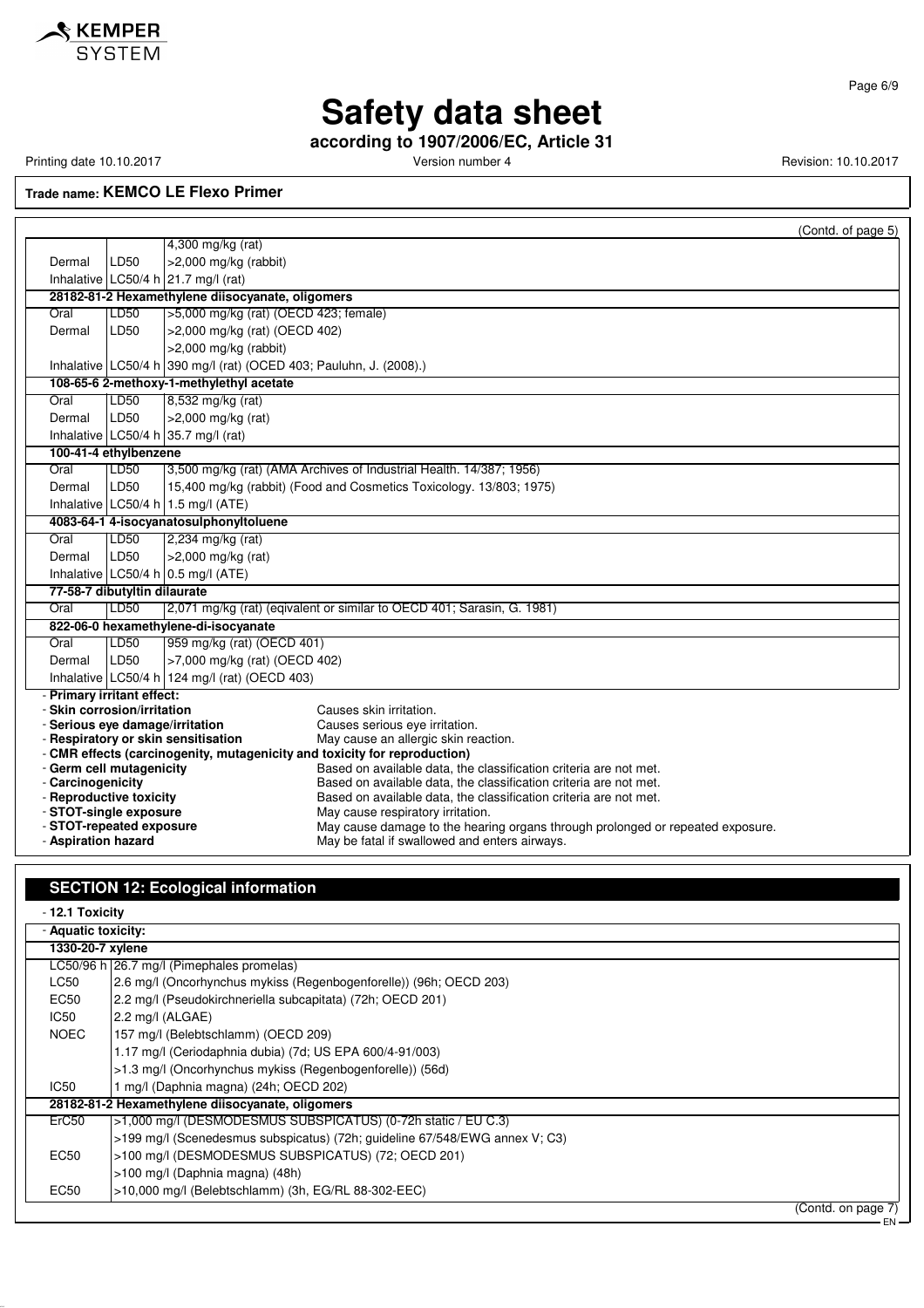

**according to 1907/2006/EC, Article 31**

Printing date 10.10.2017 **Printing date 10.10.2017** Version number 4 Revision: 10.10.2017

**Trade name: KEMCO LE Flexo Primer**

|                                                  |                                                                          |                                                                                                                                                       | (Contd. of page 6) |
|--------------------------------------------------|--------------------------------------------------------------------------|-------------------------------------------------------------------------------------------------------------------------------------------------------|--------------------|
| <b>EC50</b>                                      | >1,000 mg/l (Scenedesmus subspicatus) (72h / DIN 38412)                  |                                                                                                                                                       |                    |
|                                                  | 127 mg/l (daphnia) (48h static / EU C.2)                                 |                                                                                                                                                       |                    |
| LC 50                                            | 8.9 mg/l (Brachydanio rerio (Ricefish))                                  |                                                                                                                                                       |                    |
| <b>LC50</b>                                      | >100 mg/l (Danio rerio (Zebrabärbling)) (96h)                            |                                                                                                                                                       |                    |
|                                                  | 108-65-6 2-methoxy-1-methylethyl acetate                                 |                                                                                                                                                       |                    |
|                                                  | LC50/96 h >100 mg/l (oryzias latipes (Ricefish))                         |                                                                                                                                                       |                    |
|                                                  | 161 mg/l (fis)                                                           |                                                                                                                                                       |                    |
|                                                  | 4083-64-1 4-isocyanatosulphonyltoluene                                   |                                                                                                                                                       |                    |
| <b>EC50</b>                                      | 133.9 mg/l (Daphnia magna) (48h)                                         |                                                                                                                                                       |                    |
| LC 50                                            | 48.7 mg/l (fish) (96h)                                                   |                                                                                                                                                       |                    |
|                                                  | 77-58-7 dibutyltin dilaurate                                             |                                                                                                                                                       |                    |
| EC50                                             | 3.1 mg/l (Brachydanio rerio (Ricefish))                                  |                                                                                                                                                       |                    |
|                                                  | >2 mg/l (DESMODESMUS SUBSPICATUS) (72h)                                  |                                                                                                                                                       |                    |
|                                                  | 1 mg/l (Scenedesmus subspicatus)<br>0.66 mg/l (Daphnia magna) (OECD 202) |                                                                                                                                                       |                    |
| LC 50                                            | 2 mg/l (Leuciscus idus (Goldorfe)) (48h)                                 |                                                                                                                                                       |                    |
| LC <sub>20</sub>                                 | 2 mg/l (Leuciscus idus (Goldorfe)) (48h)                                 |                                                                                                                                                       |                    |
|                                                  | 822-06-0 hexamethylene-di-isocyanate                                     |                                                                                                                                                       |                    |
| LC <sub>0</sub>                                  | >82.8 mg/l (Danio rerio (Zebrabärbling)) (96 hours - EU C.1)             |                                                                                                                                                       |                    |
| ErC <sub>50</sub>                                | >77.4 mg/l (DESMODESMUS SUBSPICATUS)                                     |                                                                                                                                                       |                    |
|                                                  | LC50/96 h 22 mg/l (Brachydanio rerio (Ricefish))                         |                                                                                                                                                       |                    |
| <b>NOEC</b>                                      |                                                                          | 11.7 mg/l (DESMODESMUS SUBSPICATUS) (72 h - EU method C.3)                                                                                            |                    |
| EC <sub>0</sub>                                  | >89.1 mg/l (daphnia) (48 hour - EU C.2)                                  |                                                                                                                                                       |                    |
| EC50                                             | 842 mg/l (Bacteria) (3h-static - OECD 209)                               |                                                                                                                                                       |                    |
| <b>LOEC</b>                                      |                                                                          | 12.6 mg/l (DESMODESMUS SUBSPICATUS) (72 h - EU method C.3)                                                                                            |                    |
|                                                  | - 12.2 Persistence and degradability                                     | No further relevant information available.                                                                                                            |                    |
|                                                  | - 12.3 Bioaccumulative potential                                         | No further relevant information available.                                                                                                            |                    |
| - 12.4 Mobility in soil<br>- Ecotoxical effects: |                                                                          | No further relevant information available.                                                                                                            |                    |
| - Remark:                                        |                                                                          | Harmful to fish                                                                                                                                       |                    |
|                                                  | - Additional ecological information:                                     |                                                                                                                                                       |                    |
| - General notes:                                 |                                                                          | Water hazard class 2 (German Regulation) (Self-assessment): hazardous for water                                                                       |                    |
|                                                  |                                                                          | Do not allow product to reach ground water, water course or sewage system.<br>Danger to drinking water if even small quantities leak into the ground. |                    |
|                                                  |                                                                          | Harmful to aquatic organisms                                                                                                                          |                    |
|                                                  | -12.5 Results of PBT and vPvB assessment                                 |                                                                                                                                                       |                    |
| $-$ PBT:                                         |                                                                          | Not applicable.                                                                                                                                       |                    |
| $-vPvB$ :                                        | -12.6 Other adverse effects                                              | Not applicable.<br>No further relevant information available.                                                                                         |                    |
|                                                  |                                                                          |                                                                                                                                                       |                    |
|                                                  |                                                                          |                                                                                                                                                       |                    |
|                                                  | <b>SECTION 13: Disposal considerations</b>                               |                                                                                                                                                       |                    |
|                                                  | - 13.1 Waste treatment methods                                           |                                                                                                                                                       |                    |
| - Recommendation                                 |                                                                          | Disposal according to official regulations                                                                                                            |                    |
|                                                  |                                                                          | Must not be disposed together with household garbage. Do not allow product to reach sewage system.                                                    |                    |
|                                                  | - European waste catalogue                                               |                                                                                                                                                       |                    |
|                                                  |                                                                          | 08 04 09* waste adhesives and sealants containing organic solvents or other hazardous substances                                                      |                    |
| 08 04 10                                         |                                                                          | waste adhesives and sealants other than those mentioned in 08 04 09                                                                                   |                    |
|                                                  | - Uncleaned packaging:                                                   |                                                                                                                                                       |                    |
| - Recommendation:                                |                                                                          | Disposal must be made according to official regulations.                                                                                              |                    |
|                                                  |                                                                          |                                                                                                                                                       |                    |
|                                                  | <b>SECTION 14: Transport information</b>                                 |                                                                                                                                                       |                    |
|                                                  |                                                                          |                                                                                                                                                       |                    |
| - 14.1 UN-Number<br>- ADR, IMDG, IATA            |                                                                          | UN1263                                                                                                                                                |                    |
|                                                  |                                                                          |                                                                                                                                                       |                    |
|                                                  | -14.2 UN proper shipping name                                            |                                                                                                                                                       |                    |

- **ADR** 1263 PAINT RELATED MATERIAL

(Contd. on page 8) EN

Page 7/9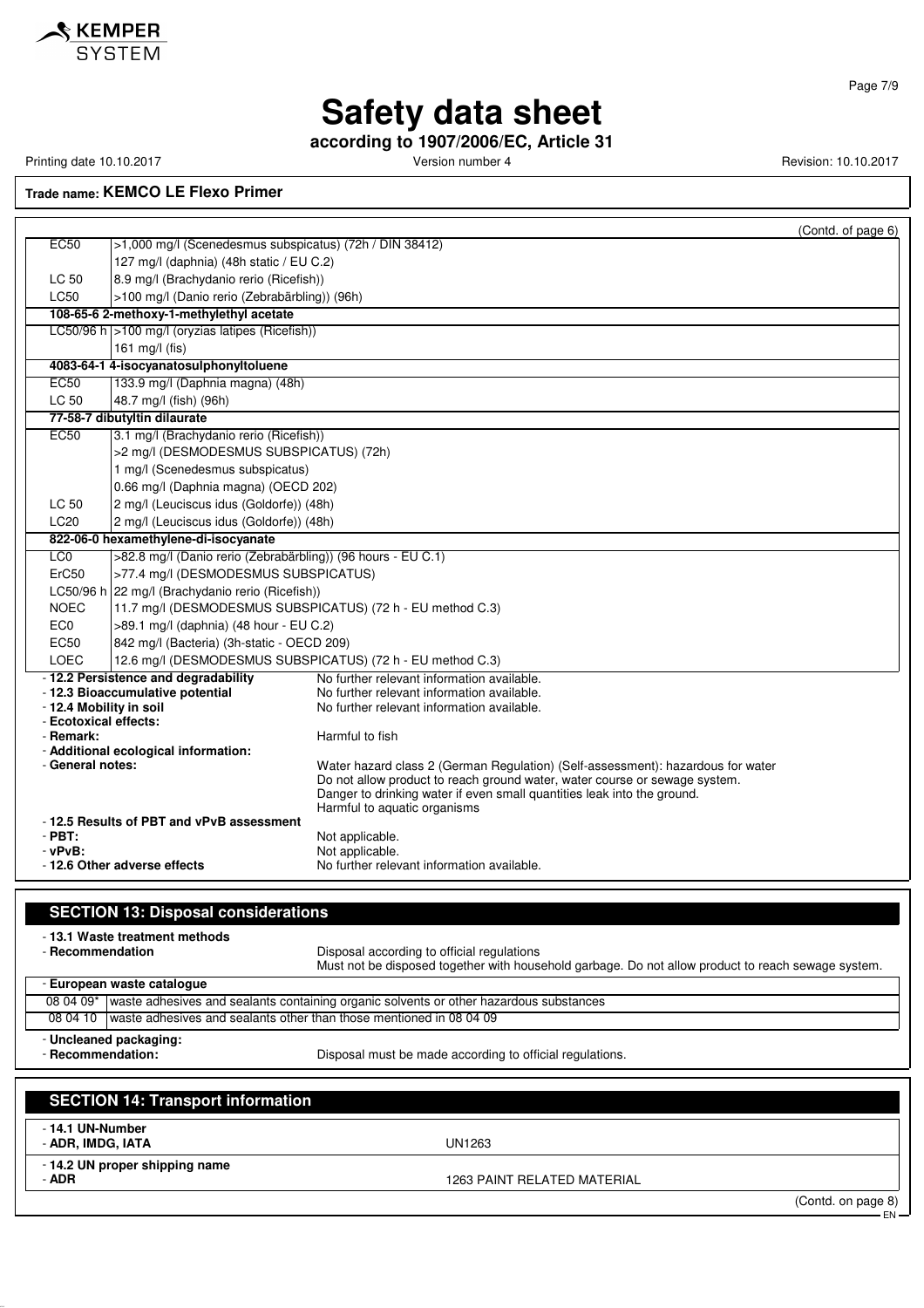

Page 8/9

## **Safety data sheet**

**according to 1907/2006/EC, Article 31**

Printing date 10.10.2017 **Version number 4 Version number 4** Revision: 10.10.2017

**Trade name: KEMCO LE Flexo Primer**

|                                                                      | (Contd. of page 7)                                                 |
|----------------------------------------------------------------------|--------------------------------------------------------------------|
| - IMDG, IATA                                                         | PAINT RELATED MATERIAL                                             |
| - 14.3 Transport hazard class(es)                                    |                                                                    |
| - ADR                                                                |                                                                    |
|                                                                      |                                                                    |
| - Class                                                              | 3 (F1) Flammable liquids.                                          |
| - Label                                                              | 3<br><u>.</u>                                                      |
| - IMDG, IATA                                                         |                                                                    |
|                                                                      |                                                                    |
| - Class                                                              | 3 Flammable liquids.                                               |
| - Label                                                              | 3                                                                  |
| - 14.4 Packing group<br>- ADR, IMDG, IATA                            | Ш                                                                  |
|                                                                      |                                                                    |
| - 14.5 Environmental hazards:<br>- Marine pollutant:                 | Product contains environmentally hazardous substances: Xylol<br>No |
| - 14.6 Special precautions for user                                  |                                                                    |
| - Danger code (Kemler):                                              | Warning: Flammable liquids.<br>30                                  |
| - EMS Number:                                                        | $F-E, S-E$                                                         |
| - Stowage Category                                                   | A                                                                  |
| - 14.7 Transport in bulk according to Annex II of Marpol and the IBC |                                                                    |
| Code                                                                 | Not applicable.                                                    |
| - Transport/Additional information:                                  |                                                                    |
| - ADR                                                                |                                                                    |
| - Limited quantities (LQ)                                            | 5L                                                                 |
| - Excepted quantities (EQ)                                           | Code: E1<br>Maximum net quantity per inner packaging: 30 ml        |
|                                                                      | Maximum net quantity per outer packaging: 1000 ml                  |
| - Transport category                                                 | 3                                                                  |
| - Tunnel restriction code                                            | D/E                                                                |
| - IMDG                                                               |                                                                    |
| - Limited quantities (LQ)                                            | 5L                                                                 |
| - Excepted quantities (EQ)                                           | Code: E1<br>Maximum net quantity per inner packaging: 30 ml        |
|                                                                      | Maximum net quantity per outer packaging: 1000 ml                  |
| - UN "Model Regulation":                                             | UN 1263 PAINT RELATED MATERIAL, 3, III                             |
|                                                                      |                                                                    |

#### **SECTION 15: Regulatory information**

- **15.1 Safety, health and environmental regulations/legislation specific for the substance or mixture** - **Directive 2012/18/EU** - **Named dangerous substances - ANNEX I** None of the ingredients is listed.<br>- Seveso category **P5c FLAMMABLE LIQUIDS** - **Seveso category** P5c FLAMMABLE LIQUIDS - **Qualifying quantity (tonnes) for the application of lower-tier requirements** 5,000 t - **Qualifying quantity (tonnes) for the application of upper-tier requirements** 50,000 t - **REGULATION (EC) No 1907/2006 ANNEX XVII** Conditions of restriction: 3, 20, 48 - **National regulations:** - **Information about limitation of use:** Employment restrictions concerning juveniles must be observed. Employment restrictions concerning pregnant and lactating women must be observed. Employment restrictions concerning women of child-bearing age must be observed.